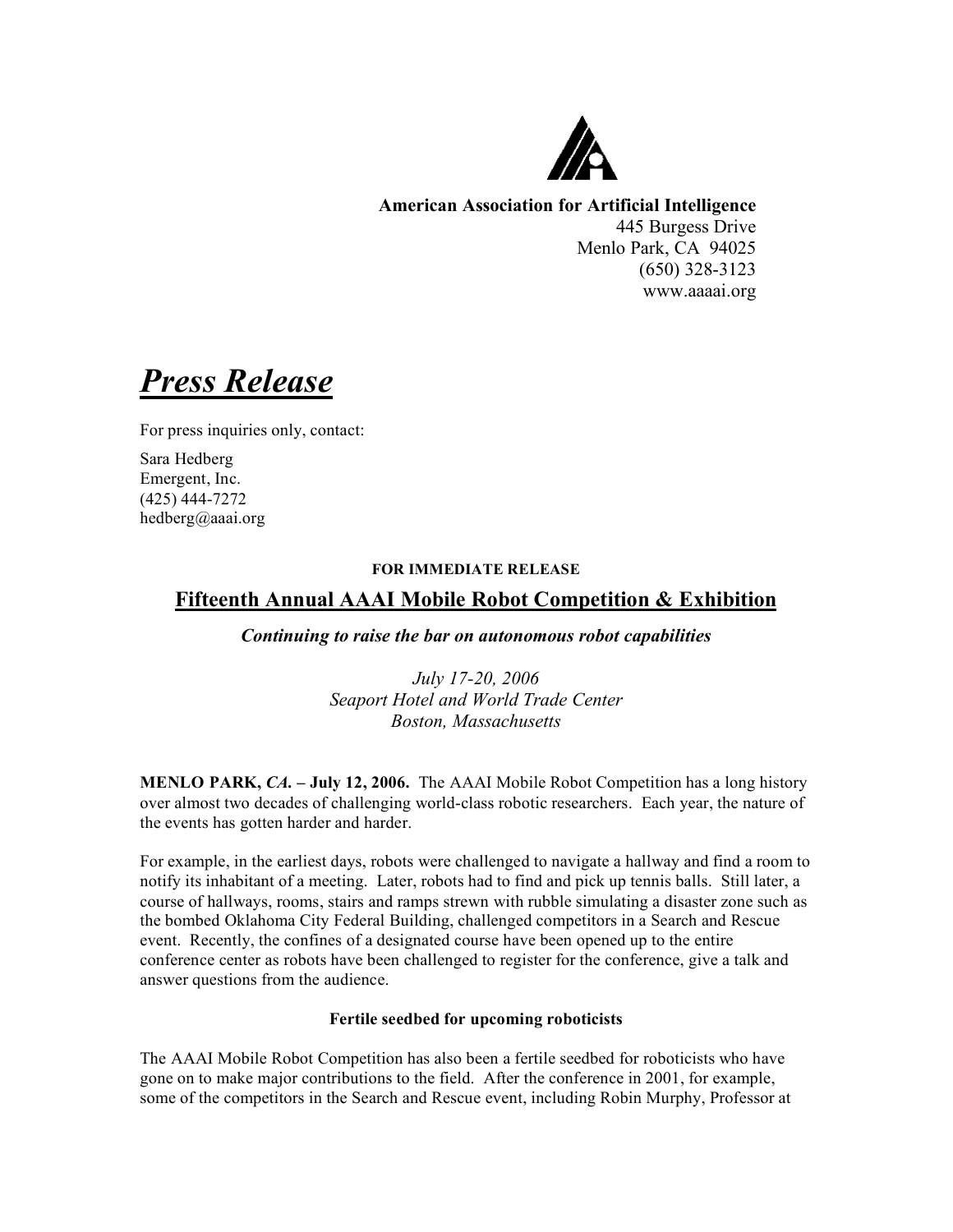the University of South Florida, flew to New York to assist the efforts after the 9-11 attack on the World Trade Center.

Sebastian Thrun, Professor at Stanford University and head of the university's AI Lab, recently won the DARPA Grand Challenge and a \$2 million prize. He competed in three AAAI Mobile Robot Competitions in the 1990s, the first in 1992. In 1994 Mobile Robot Competition, he competed with the first European team (University of Bonn), winning  $2<sup>nd</sup>$  place for the "clean up the office" event. Two years later, with his own team from Carnegie Mellon University, he shared 1<sup>st</sup> place for the "clean up the tennis court" event.

Thrun says he learned a lot from the seminal AAAI Mobile Robot Competitions in which he competed. "Failures during the 1994 competition," he says, "made me realize we needed a big leap forward in robustness. So I started working on probabilistic algorithms -- on which I just published a book." Thrun says this work on probabilistic algorithms was instrumental in the architecture of Stanley, the winning robot in the DARPA Grand Challenge.

In addition to the annual competition, the Robot Exhibition attracts some of the most innovative and exciting research underway in the field. Last year, for instance, a two-foot high social toy that assists in teaching autistic children was exhibited, and "Phil", a "Robotic Interactive Sculpture" modeled after the late science fiction writer Philip Dick. Looking rather like an animated Madame Tussaud figure, the pot-bellied robot sat in a chair in its flannel checked shirt chatting about its novels and personal habits. It made eye contact, smiled and scowled. This robot would have been eerie in its verisimilitude were it not for the fact that the back of its 'skull' was open and attendees could peer in to the mechanics and electronics in its head.

### **This year's competition and exhibition**

This year, the tradition continues with two competition events -- a scavenger hunt, and a human robot interaction event -- plus the exhibition. The event will bring together over 20 teams from universities, colleges, and research laboratories to compete and demonstrate cutting edge, stateof-the-art research in robotics and AI.

The Scavenger Hunt will challenge the robots to search the conference hotel area for a checklist of given objects that may be distinguished using vision or other sensors. This task will require robots to reason about their spatial surroundings in a natural and dynamic environment.

The Human Robot Interaction event builds on similar past events. This year, teams will design their own tasks within guidelines of seven interaction categories. The first six demonstrate particular aspects of human-robot interaction, while the seventh is an "integration" category requiring demonstration of three of the first six categories (e.g., planning, tracking, message reading, speech recognition and generation, autonomous navigation, etc.).

A sampling of the Robot Exhibition promises an intriguing event. The team from Harvard University, for example, will showcase experimental work based on social insects (such as ants and termites) to collectively build structures, and a six-foot robotic helicopter from Drexel University.

The Mobile Robot Competition and Exhibition is part of the National Conference on Artificial Intelligence (AAAI-06) (http://aaai.org/Conferences/AAAI/aaai06.php) and co-located